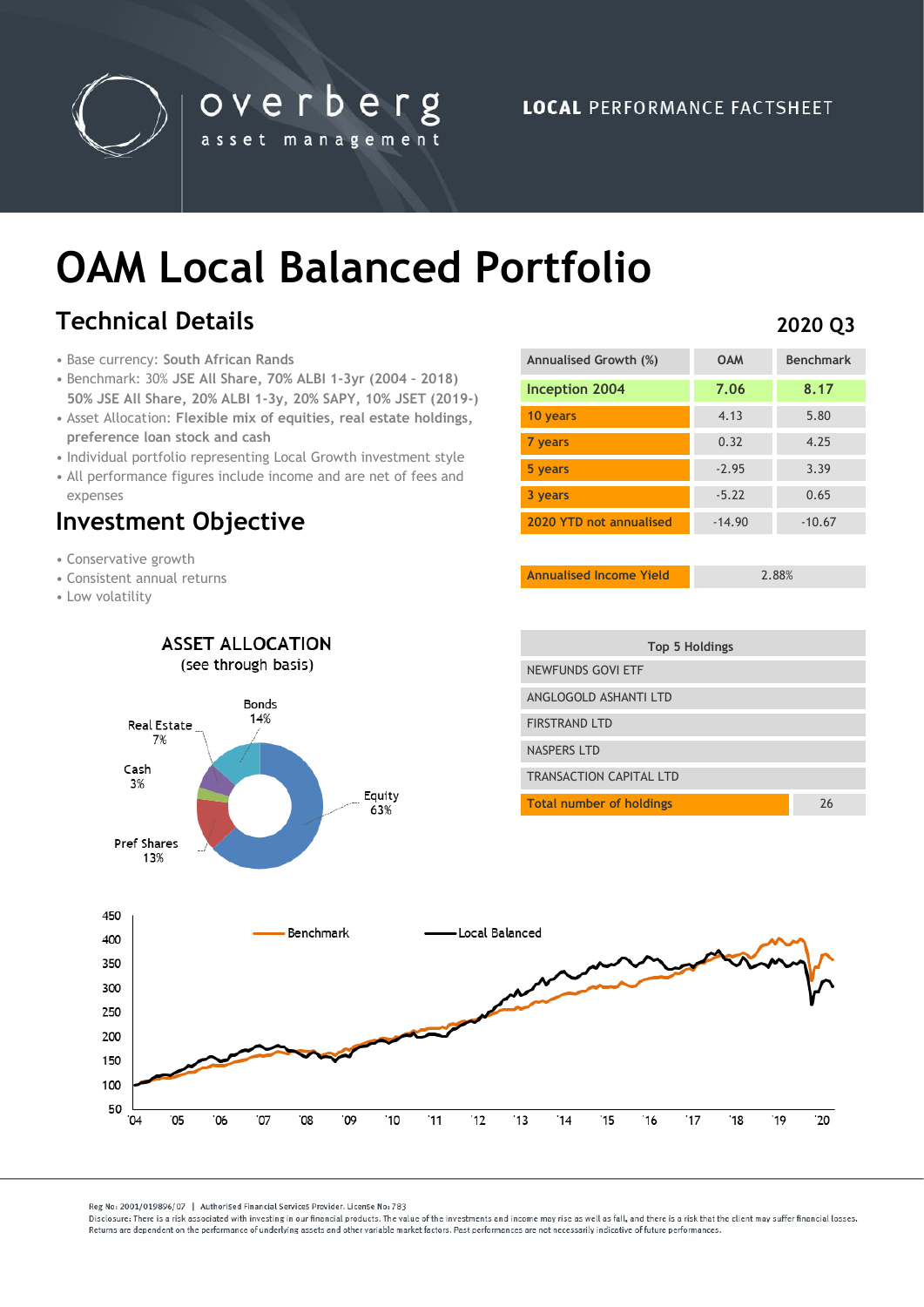

#### **Local Market Review and Strategy Outlook for the quarter ended Sept 2020**

overberg

asset management

It is reasonable to blame the Covid pandemic for market weakness. However, it is a global pandemic and so it is fair to make comparisons across the world's markets. On this basis, South Africa has fared badly. Hamstrung by continued policy uncertainty and a strained fiscus, the JSE underperformed not just global markets in the third quarter (Q3) but emerging markets as well, The MSCI World and MSCI Emerging Market indices increased over the quarter by 6.27% and 5.72%. Year-to-date (YTD) the world index increased by 0.37% and the EM index lost 2.93%. The JSE All Share index lost 0.64% over Q3 and 4.94% YTD, which would have looked even worse in dollar terms, given the rand's 16.45% YTD depreciation versus the dollar. The MSCI indices are dollar denominated. Among the JSE indices, the Resources 20 index contributed the strongest performance with Q3 and YTD gains of 5.15% and 8.37%, while the Industrial 25 index came in second place with a Q3 loss of 3.9% but YTD gain of 5.60%, helped by the large weighting in Naspers and Prosus. The Financial 15 index was the laggard due to the domestic focus of the index constituents, with a Q3 loss of 1.40% and a severe YTD loss of 35.7%. The sharp economic recession and aggressive monetary easing by the South African Reserve Bank provided fertile ground for bond returns, which strongly outperformed equity markets. The All-Bond 1-3 year Total Return index added a further 2.48% in Q3 notching up a YTD return of 10.26%. The gold price also offered safe refuge, with dollar-based gains of 6.73% in Q3 and 23.84% YTD, lifting the price per ounce to \$1.887.

In the nine months to end September, the JSE All Share index may have only lost 4.9%, which seems a modest loss, but this figure belies the tremendous volatility which took place along the way. Over the period, the Covid pandemic wreaked havoc on the economy and the markets. The second quarter (Q2) suffered the full brunt of the virus, with GDP dropping by an unprecedented 51% quarter-on-quarter annualised. While agriculture, fishing and forestry, deemed essential services, grew by 15.1%, the construction, manufacturing and mining sectors fell by 77%, 75% and 73%. Household consumption dropped 50% and gross fixed capital formation, which measures investment in the economy, collapsed by 60%.

Incredibly, despite the carnage, the unemployment rate fell in Q2 from 30.1% to 23.3%, but this is only because 5.2 million people dropped out of the denominator, as they gave up looking for work. The number of payrolls in the country dropped by 2.2 million to 14.1 million, lifting the expanded definition of unemployment from 39.7% to 42%, the highest of any country in the world. Of the 14.1 million lucky enough to still have jobs, only 81% received salaries and of these 21% endured salary cuts. Unlike developed economies, which during Covid were awash with massive fiscal transfers of wealth to households and struggling businesses, massive liquidity expansion and credit growth, South Africa's Private Sector Credit Extension (PSCE) fell off a cliff. Even after lockdowns were eased, PSCE growth continued to decelerate, falling in August to 3.9% year-on-year down from 5.1% in July. The two main components, household and corporate credit growth, slowed from 3.2% to 3.0% and from 6.7% to 4.6%, constrained by rising joblessness, weak real income growth, a deterioration in credit standing, and a reluctance by banks to take on credit risk.

With domestic demand collapsing, at least the trade balance turned into surplus, registering elevated back-to-back surpluses in July and August, of R37.9 billion and R38.9 billion, the latter being the second largest on record. In the year to end August, the trade surplus lifted to R134 billion, good news for the current account. Weak domestic demand also contributed to the benign inflation figures. Consumer price inflation slowed in August from 3.2% to 3.1% year-on-year, capping 21 straight months below the midpoint of the South African Reserve Bank's 3-6% target range. Emboldened by the relatively stable rand and the swift and aggressive policy easing by the world's central banks, the SARB cut the benchmark repo rate by a further 25 basis points at its July policy meeting. The repo rate has been cut by an accumulated 300 basis points since the start of the year to 3.5%. It is the lowest repo rate since its introduction in 1998, bringing the prime rate down to 7%.

Reg No: 2001/019896/07 | Authorised Financial Services Provider, License No: 783

Disclosure: There is a risk associated with investing in our financial products. The value of the investments and income may rise as well as fall, and there is a risk that the client may suffer financial losses Returns are dependent on the performance of underlying assets and other variable market factors. Past performances are not necessarily indicative of future performances.